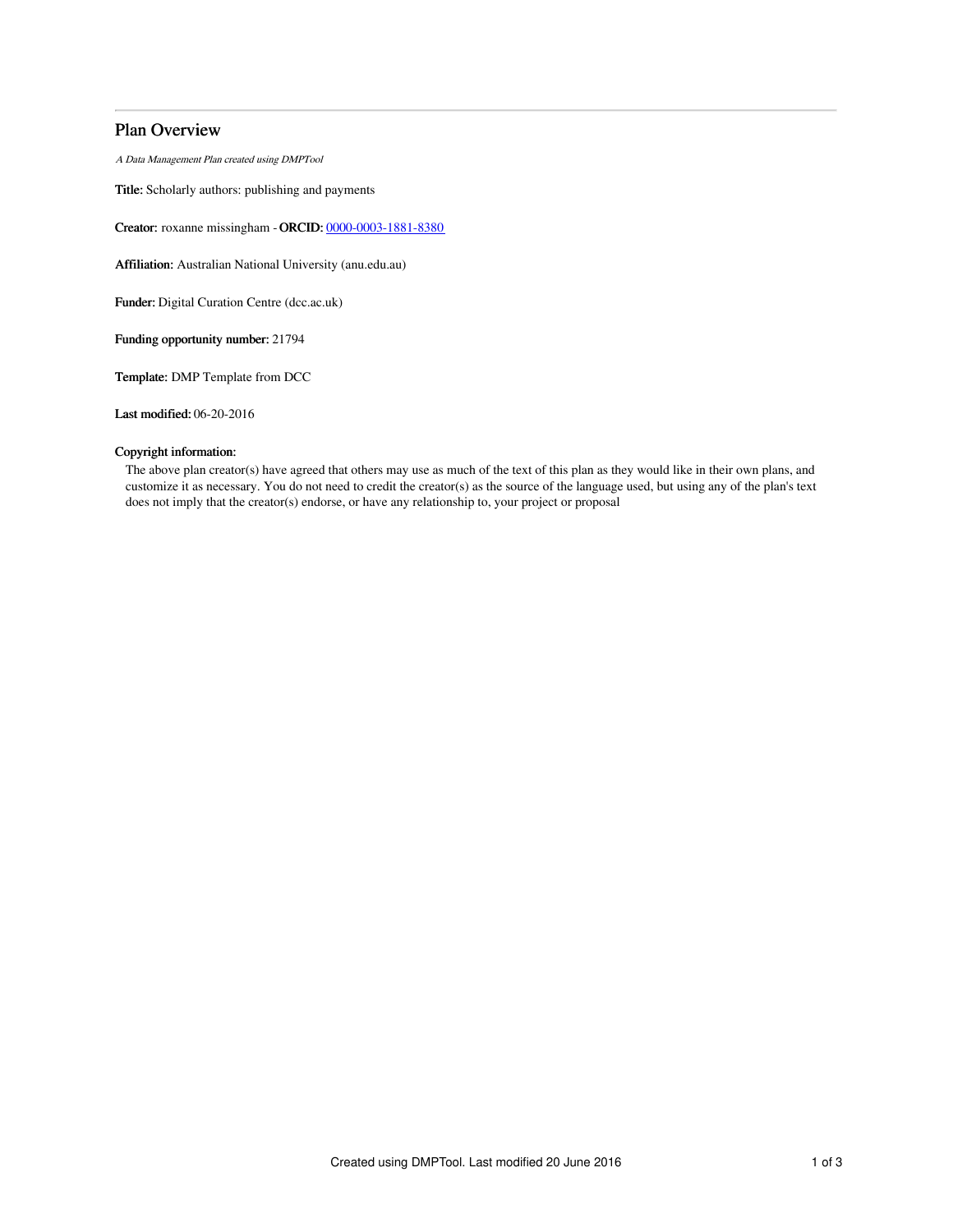## Scholarly authors: publishing and payments

### Data Types, Formats, Standards and Capture Methods

Example funder prompts: What data outputs will your research generate? Outline volume, type, content, quality and format of the final dataset Outline the metadata, documentation or other supporting material that should accompany the data for it to be interpreted correctly. What standards and methodologies will be utilised for data collection and management? State the relationship to other data available in public repositories e.g. existing data sources that will be used by the research project; gaps between available data and that required for the research; the added value that new data would provide in relation to existing data.

Much has been written about scholarly publishing and the costs of producing journals and books. The studies have most often focused on how much is spent by publishers and producers of print and online scholarly resources, or the costs to purchasers, particularly libraries.

But what of the creator of these scholarly works?

There is a confused mix of charges and costs for authors of scholarly works. With the rise of open access options the Article or Book Processing fee has added to this complex set of financial issues.

The study is designed to answer two questions about the authors of scholarly works in Australia:

1. To establish the revenue from scholarly publishing experienced by Australian researchers – including monographs, articles and other forms of scholarly publication. 2. To establish the costs (payments made) by these authors.

The data is collected through an online survey tool https://evaluations.anu.edu.au/evasys/online.php?p=F8PD2. It includes:

- data from respondents (approximately 150 were completed the survey)
- data for the details of the respondents (stored separately)
- the survey results in CSV and PDF formats.

The data will be made available through an ANU digital collection with details of the questions and responses to the questions in CSV and PDF formats.

#### Ethics and Intellectual Property

Example funder prompts: Demonstrate that you have sought advice on and addressed all copyright and rights management issues that apply to the resource. Make explicit mention of consent, confidentiality, anonymisation and other ethical considerations, where appropriate. Are any restrictions on data sharing required – for example to safeguard research participants or to gain appropriate intellectual property protection?

Participants in the survey were provided with information that advises that the data will be sued in an aggregated manner for publications and reports. The demographic data about participants is stored separately to the survey data.

The data collected does not contain information from participants that copyright applies to, other than comments which will be used within the permission provided by participants through participation in the survey.

Human ethics approval was not required for the survey because the information was collected from employees of the university and personal information was not collected.

#### Access, Data Sharing and Reuse

Example funder prompts: What are the further intended and/or foreseeable research uses for the completed dataset(s)? How you will make the resource accessible to the potential audience(s) identified? Where will you make the data available? How will other researchers be able to access the data? Will a data sharing agreement be required? What is the timescale for public release of the data? State any expected difficulties in data sharing, along with causes and possible measures to overcome these difficulties. How will data sharing provide opportunities for coordination or collaboration?

The data will be used to provide a report which will be made available to the university community in Australia on payments for publishing for scholarly authors. Access will be provided to the data as part of the reporting process.

The data will be openly available. Researchers and policy makers will be able to access the data through an ANU digital repository.

In respect to identifying the potential audiences the following have been identified: all Australian university libraries, university copyright officers, Universities Australia, the Australian Digital Alliance and Australian Libraries Copyright Committee.

The data will provide the opportunity for collaboration with the ARC funded project "The Australian Book Industry: Authors, publishers and readers in a time of change" (see http://www.businessandeconomics.mq.edu.au/our\_departments/Economics/econ\_research/reach\_network/book\_project/authors/3\_Authors\_Income.pdf). The citation for data will be provided as a part of the report to ensure it is correctly cited.

#### Short-Term Storage and Data Management

Example funder prompts: Describe the planned quality assurance and back-up procedures [security/storage]. Specify the responsibilities for data management and curation within research teams at all participating institutions.

The data will be stored in a system which regular back up (daily) and integrity checking reporting. It will be stored on site at ANU with curation under the open research team. It will not be distributed to other institutions for storage.

#### Deposit and Long-Term Preservation

Example funder prompts: Identify which of the data sets produced are considered to be of long-term value. Outline the plans for preparing and documenting data for preservation and sharing. Explain your archiving/preservation plan to ensure the long-term value of key datasets.